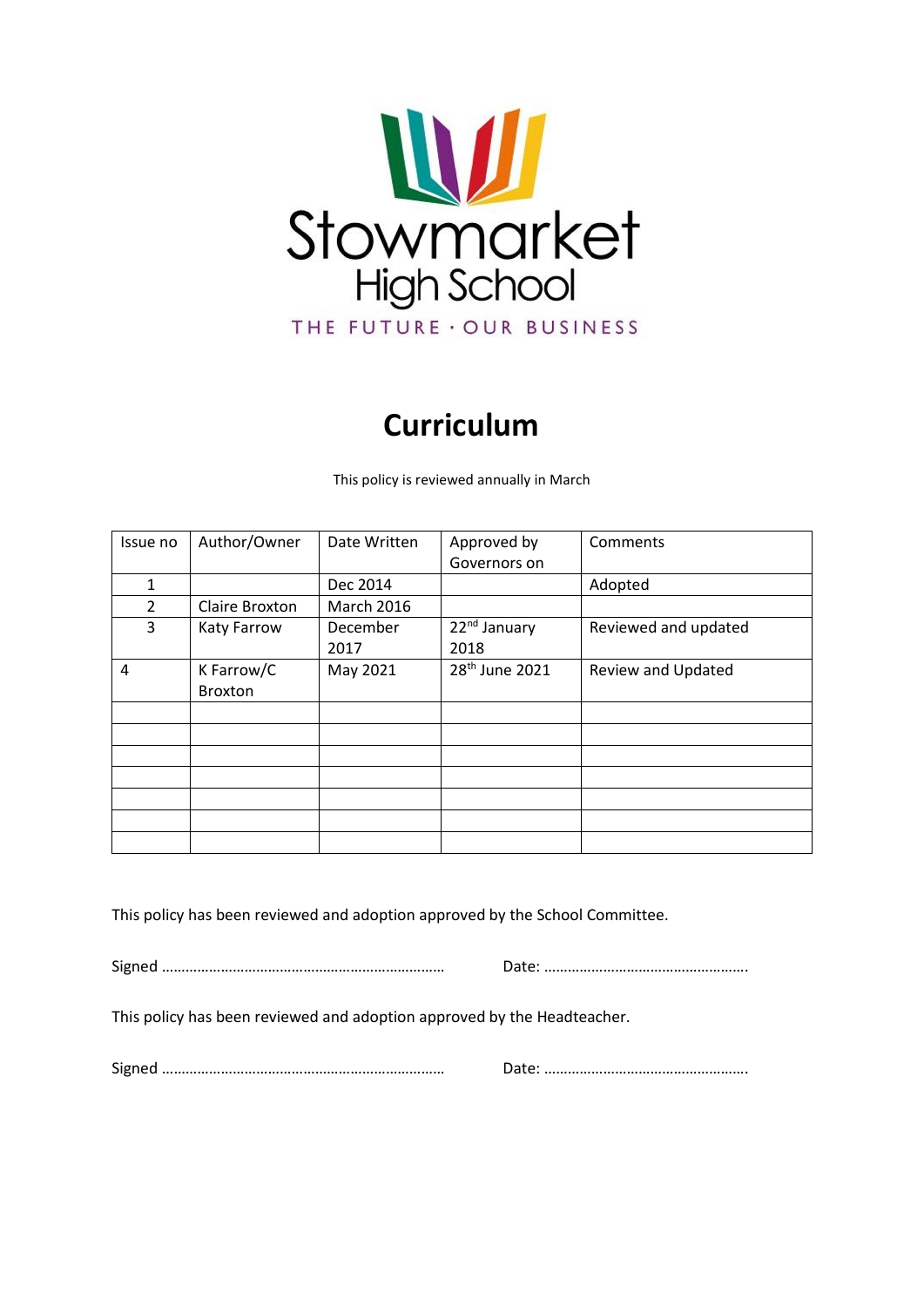# **PURPOSE**

To set out the aims, principles and responsibilities of our curriculum.

# **THE AIMS OF OUR CURRICULUM**

Our central aim is to deliver a curriculum which:

- Is broad and balanced, which meets the needs of our school community and prepares them for the next phase of their education, and for their future
- Provides our students with a rich experience, which inspires, is stimulating and fosters curiosity, independent thinking and creativity.
- Students are challenged and stretched to achieve their potential
- Make our students more aware of, and engaged with, their local, national and international communities
- Help students recognise that personal development is essential to wellbeing and success
- Allow our students to make the relevant progression from the primary phase to the tertiary phase particularly in the core areas of English, Mathematics and Science.
- Is accessible to all students and delivers subject matter.
- Offers a range of enrichment and extra-curricular activities which aim to broaden students learning experiences.
- Safeguards all our students
- Create successful learners who have the essential learning skills of literacy, numeracy, and information and communication technology

# **STUDENTS WILL BE ENCOURAGED TO BECOME:**

- Successful young people, who enjoy learning, make progress and achieve
- Develop a love of learning and become lifelong learners who have developed good learning habits
- Individuals with a growth mind-set to pursue excellence, they understand how they learn and learn from their mistakes
- Excellent leaders, communicators, decision makers and organisers
- Independent learners who are resilient and able to take initiative
- Fascinated by the world around them
- Imaginative, creative and reflective in their learning
- Confident individuals who are able to live safe, healthy and fulfilling lives
- Socially responsible people who can interact with people of varying backgrounds and cultures
- Responsible citizens who make a positive contribution to society

The aim is to develop a coherent 11-16 curriculum that builds on our students' experiences in the primary phase and helps them to become successful learners, confident individuals and responsible citizens. Our curriculum reflects values in our society that promote personal development, spirituality, equality of opportunity, economic wellbeing, a healthy and just democracy, and a sustainable future. It will allow our students to be prepared for life in employment, further education or apprenticeship. All our students, regardless of their gender, ability, background or disadvantage, will be given the opportunity to follow a curriculum which is broad, balanced, relevant, differentiated and coherent and which enables continuity and progression. Every student will be expected to experience success.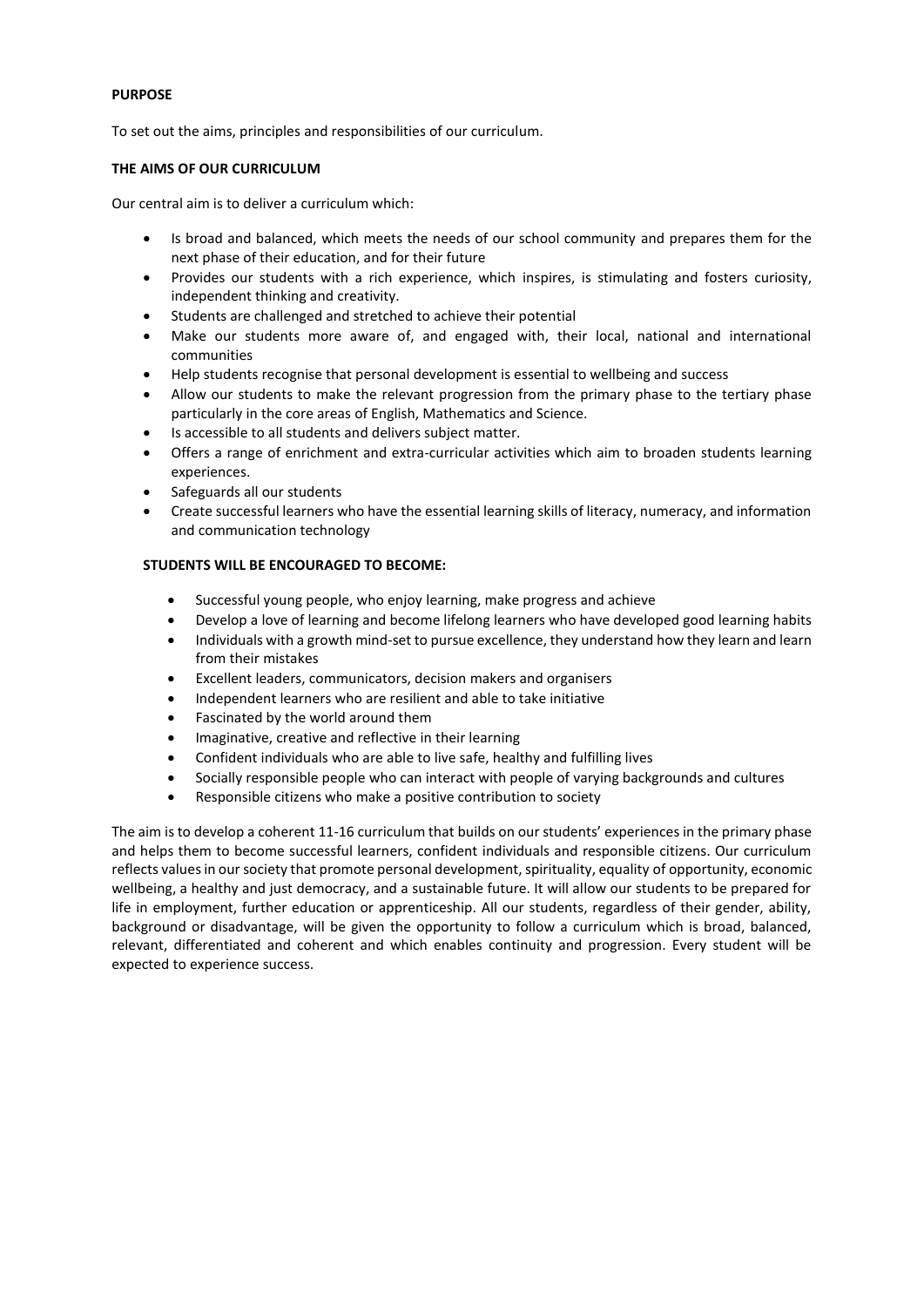## **CURRICULUM MODEL AND DESIGN**

We follow the statutory National Curriculum which sets out programmes of study for Key Stage 3 and Key Stage 4 and which came into force in September 2014 with updates September 2016.

## **KEY STAGE 3**

At Key Stage 3 (Years 7 and 8) we provide a broad and balanced curriculum. On entry to the school students are placed in mixed ability tutor groups. For the majority of lessons, teaching groups will be mixed ability. In Mathematics, Science, and Modern Foreign Languages students are set according to ability based on a range of data, with each of these curriculum areas taking responsibility for how they set students. Sets are regularly reviewed with movement between sets occurring when appropriate. At Key Stage 3 the majority of students study French, with those showing greater linguistic talent, studying German. A small minority of students do not take a language and have extra literacy lessons instead.

All students in Key Stage 3 will study:

- English
- Mathematics
- Science
- Art
- Design Technology; this is taught on a carousel, and students will study Graphics, Food and Nutrition, Resistant Materials and Textiles
- Drama
- $\bullet$  ICT
- French or Literacy
- German (for top set French students)
- **•** Geography
- History
- Music
- $\bullet$  DF
- PSHE
- Religious Education

#### **KEY STAGE 4**

#### **KEY STAGE 4**

Stowmarket High School delivers a **3 year GCSE** programme of study – students will choose their options in the Spring Term of Year 8. In Years 9, 10 and 11, we offer a more personalised and flexible, curriculum enabling everyone to find a combination of courses which complement their interests and talents. We are able to cater for the needs of all our learners from the most academically able, to those with additional educational needs. All learners have the opportunity to choose from GCSE and Vocational/BTEC courses. All students are offered and encouraged to take one week of Work Experience during Year 10. Students also have the opportunity to take part in a wide range of activities relating to the world of work.

For the majority of lessons, teaching groups will be mixed ability. In Mathematics and Science students are set according to ability based on a range of data, with each of these curriculum areas taking responsibility for how they set students. Sets are regularly reviewed with movement between sets occurring when appropriate. **PATHWAYS at KEY STAGE 4**

Students are follow one of 3 Pathways, based on Key Stage 3 achievement and suitability for each programme of study.

**Pathway 1 - English Baccalaureate Pathway – designed for the more academically able.** These students are encouraged to study either French or German along with at least one humanity subject. They can then choose two other options.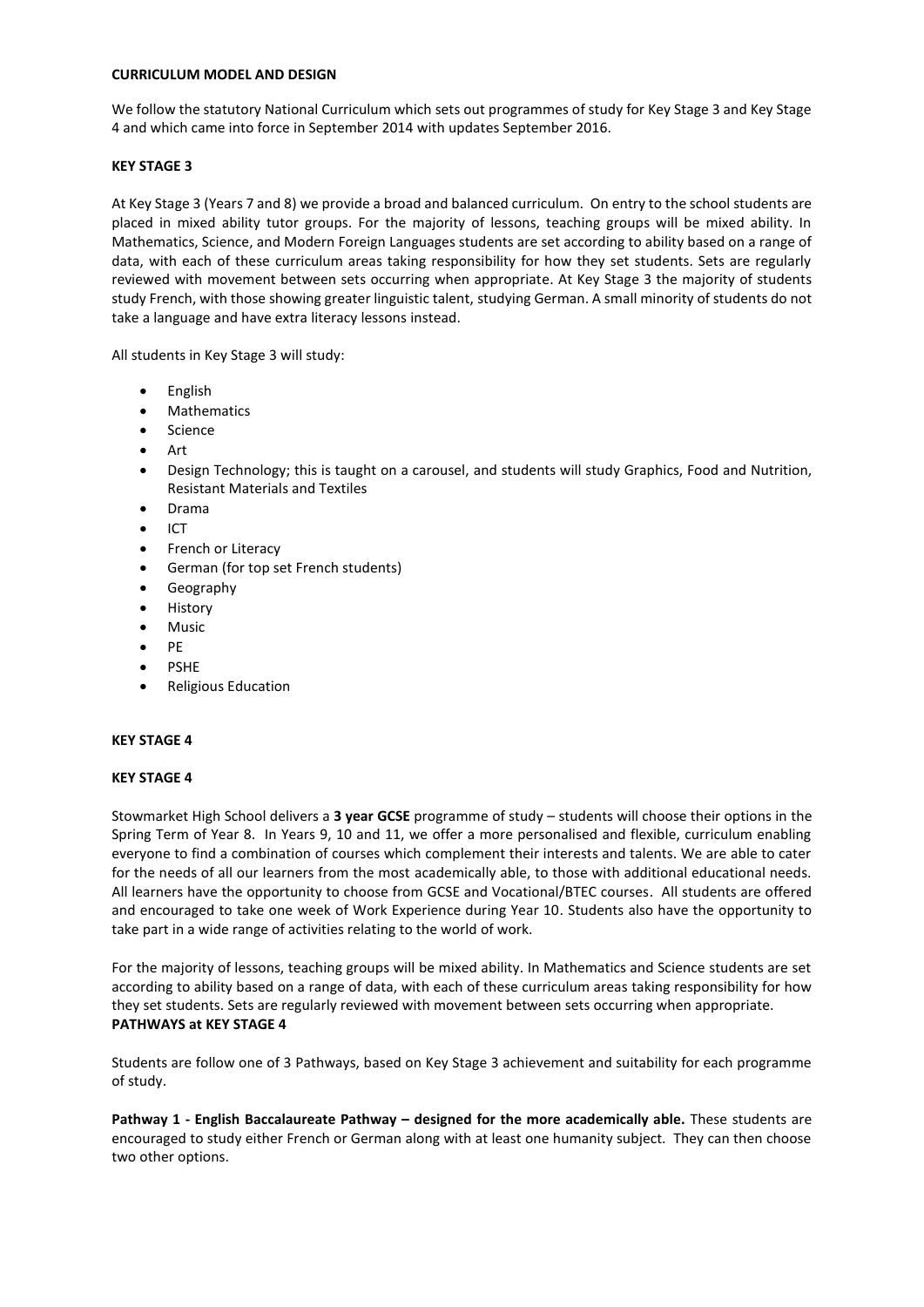**Pathway 2 - Mixed GCSE programme – designed for a broad variety of study maintaining the option to obtain the English Baccalaureate.** These students must choose at least one humanity subject and they can then choose 3 other option subjects.

**Pathway 3 –Focused GCSE programme – designed for a student who need a more vocational based curriculum.**  These students attend Study Skills and Employability lessons and then select two option subjects of their choice.

All students study: English Language and Literature Mathematics Science Core PE PSHE Philosophy and Ethics (In Years 9 and 10) Inspirational Futures (In Years 9 and 10)

### **Inspirational Futures Programme**

Every student from year 7 to year 11 participate in the wider Inspirational Futures programme; a variety of activities that involve employer engagement are on offer as well as insights into industry. Year 7, 8 and 11 all have futures lessons delivered across the PSHE programme which encompasses understanding the world of work and how to start their journey of reflecting upon their directions and goals. They really focus on what work is and examples of careers building onto self-reflection about what their interest are and how they may develop these. Ending with the year 11 cohort having a better understanding of application, interview, and college processes. Year 9 and 10 spend 1 hour a fortnight focusing on a bespoke futures lesson. These lessons build on work in year 7 and 8 to allow them real opportunity to reflect on their goals, carry out research into the world of work and what they want to progress towards. Their progress is tracked, and support required in implemented at this stage to ensure they are prepared for year 11.

# **KEY STAGE 5**

From 2021 the Key Stage 5 Curriculum will be reviewed and it is currently suspended.

#### **PROGRESSION AND TRANSFER BETWEEN KEY STAGES AND PROVIDERS**

A member of the Senior Leadership Team leads the Transfer and Liaison Programme, working with our pyramid partner schools to ensure effective transfer of information and school transfer.

The Head of Year and SENDCO visit all of our feeder partner schools to ensure we have a detailed profile of each student to assist with planning their move to Stowmarket High School. The Head of Year and SENCo play a key role in planning and monitoring the personalised transfer process for all students.

The Key Stage 3-4 transfer is overseen by Heads of Year, who liaise with the SLT Curriculum Lead, the SIMS Administrator and the SENCo as appropriate, to ensure that students make informed and appropriate curriculum choices.

The Key Stage 4-5 transfer for students staying on to Sixth Form study at the High School is overseen by the Assistant Headteacher of Curriculum - Futures and the Head of Year 11 .

#### **STATUTORY OBLIGATIONS**

#### **EQUAL OPPORTUNITIES**

Entry to all programmes of study is based on academic suitability and appropriateness, regardless of sex, sexuality, race, disability or belief.